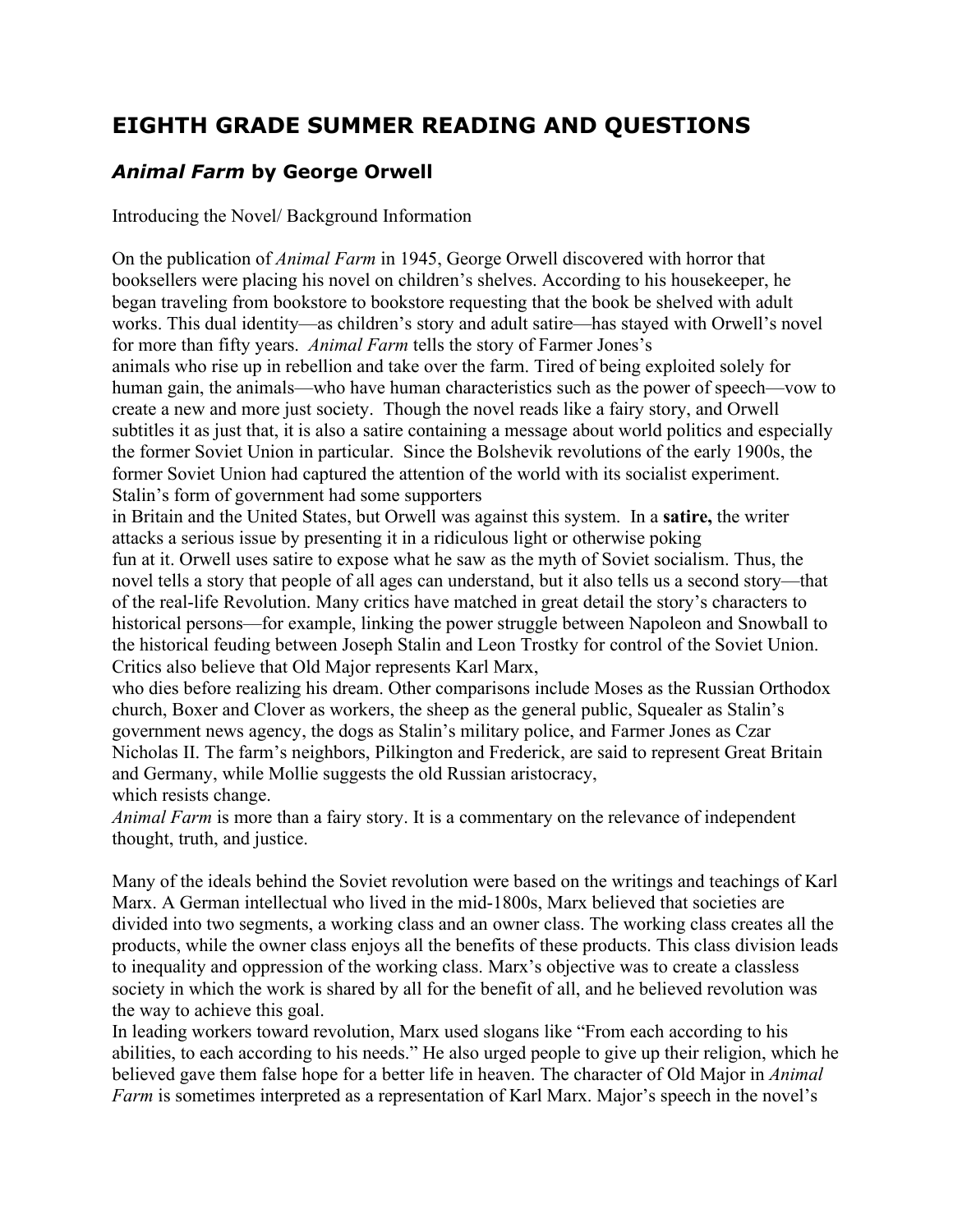opening chapter reflects many Marxist ideas, from the opening "Comrades," a typical form of address in the former Soviet Union, to the revolutionary song he teaches the other animals.

### Power Struggle

In Chapters 5 through 7, the battle for power between Snowball and Napoleon comes to its climax. In Soviet history, a similar battle raged between two very different men, Leon Trotsky and Joseph Stalin. Stalin exercised power through regulations and rules. As its leader, he controlled the Communist Party bureaucracy. Trotsky had proven himself a masterful military strategist and inspirational leader during the Russian Civil War. He wanted to limit government power. The two also disagreed about how to industrialize and whether to focus on Soviet or worldwide socialism. Stalin took control in 1925—control he kept largely through tactics of terror.

One of Orwell's concerns about the Soviet state was that it used language to distort historical events. After Stalin bullied Leon Trotsky out of the country, he systematically removed any trace of Trotsky from Soviet history—took him out of photographs, censored his papers, and so on. He also used *Pravda*, his news agency, to control the information people received. In Chapters 5 through 7, Orwell repeatedly calls readers' attention to both Napoleon's manipulation of information and the animals' willingness to believe him.

#### Allies and Enemies

Napoleon wants the farm to have greater contact with the outside world. Joseph Stalin had similar visions for the Soviet Union. During the 1930s, he was torn between allying himself with Western capitalist nations or with Adolf Hitler's fascist German government. The Soviet propaganda machine defiled each "enemy" in turn as Stalin shifted allegiances. In 1939 Stalin pledged himself to Hitler by signing a "nonaggression

pact." Hitler broke his promise and invaded the Soviet Union in 1941. The Soviets then became allies with the West. At first, Hitler had great success against Stalin's less modern armies. Ultimately, the Soviet army turned the tide with the Battle of Stalingrad, though the city was nearly destroyed and thousands of Soviets killed.

### THE TIME AND PLACE

An **allegory** is a narrative that can be read on more than one level. Critics often consider *Animal Farm* to be an allegory of the Russian Revolution. In the early 1900s, Russia's Czar Nicholas II faced an increasingly discontented populace. Freed from feudal serfdom in 1861, many Russian peasants were struggling to survive under an oppressive government. By 1917, amidst the tremendous suffering of World War I, a revolution began. In two major battles, the Czar's government was overthrown and replaced by the Bolshevik leadership of Vladmir Lenin. When Lenin died in 1924, his former colleagues

Leon Trotsky, hero of the early Revolution, and Joseph Stalin, head of the Communist Party, struggled for power. Stalin won the battle, and he deported Trotsky into permanent exile.

A **fable** is a narration intended to enforce a useful truth. Fables have two important characteristics. First, they teach a moral or lesson. In *Animal Farm*, the moral involves Orwell's views about Soviet politics. Second, the characters are most frequently animals. These animal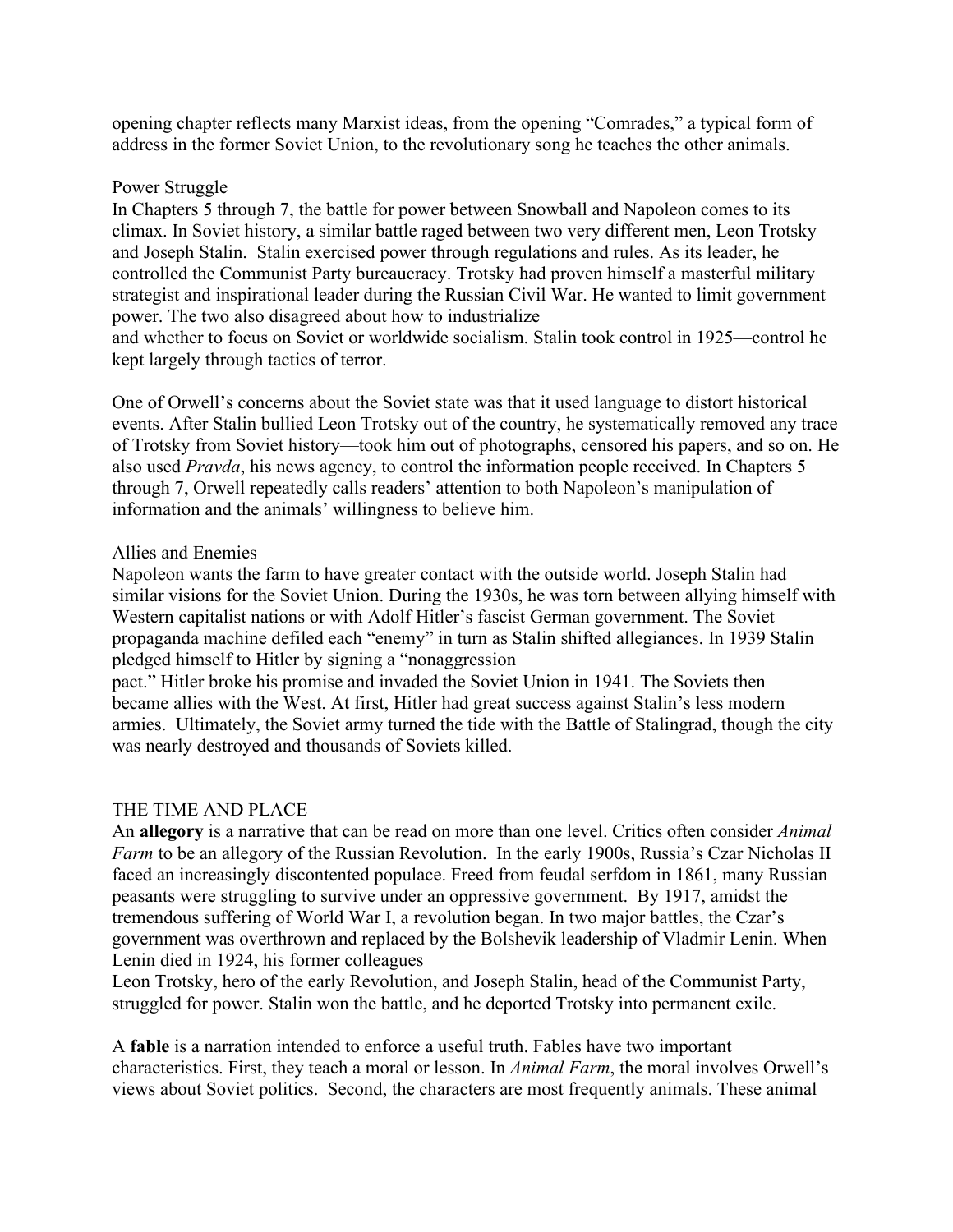characters often function as a satiric device to point out the follies of humankind. Though Old Major, Snowball, and Napoleon may represent Karl Marx, Leon Trotsky, and Joseph Stalin, many of the story characters are much more general. Some

animals are grouped together as a single character—"the sheep," "the hens," and "the dogs." Orwell also capitalizes on the traits generally associated with particular animals, such as sheep as followers and dogs as loyal.

**Directions:** EACH ANSWER SHOULD BE *AT LEAST* ONE, WELL-WRITTEN **PARAGRAPH** (except #4). IF THE QUESTION HAS MORE THAN ONE PART, EACH PART IS TO BE ADDRESSED IN *AT LEAST* ONE, WELL-WRITTEN PARAGRAPH. **You are NOT allowed to type your answers; you must write them out by hand.**

- 1. How does your school song resemble the theme song for Animal Farm?
- 2. What technique does Orwell use to cast doubt on the likelihood of a successful revolution?
- 3. Describe how the Rebellion takes place. How does the animals' behavior during the Rebellion suggest both human and animal characteristics?
- 4. The major characters in *Animal Farm* are introduced in the first four chapters. As you read, think about the purpose of each of Orwell's characters. Complete the chart by noting details that describe each character or by listing key actions.

Character Characteristics **Actions / Purpose** 

| Old Major | gets the revolution started; inspires hope for real<br>change |
|-----------|---------------------------------------------------------------|
|           |                                                               |
|           |                                                               |
|           |                                                               |
|           |                                                               |
|           |                                                               |
|           |                                                               |
|           |                                                               |
|           |                                                               |
|           |                                                               |

- 5. The very last paragraph of Chapter Two foreshadows trouble ahead for the animals. Explain the context of the paragraph and what you predict will happen in the coming chapters.
- 6. How do the pigs gain the rights to the cow's milk? Why do the other animals allow this to occur? What does this event suggest about the power hierarchy on